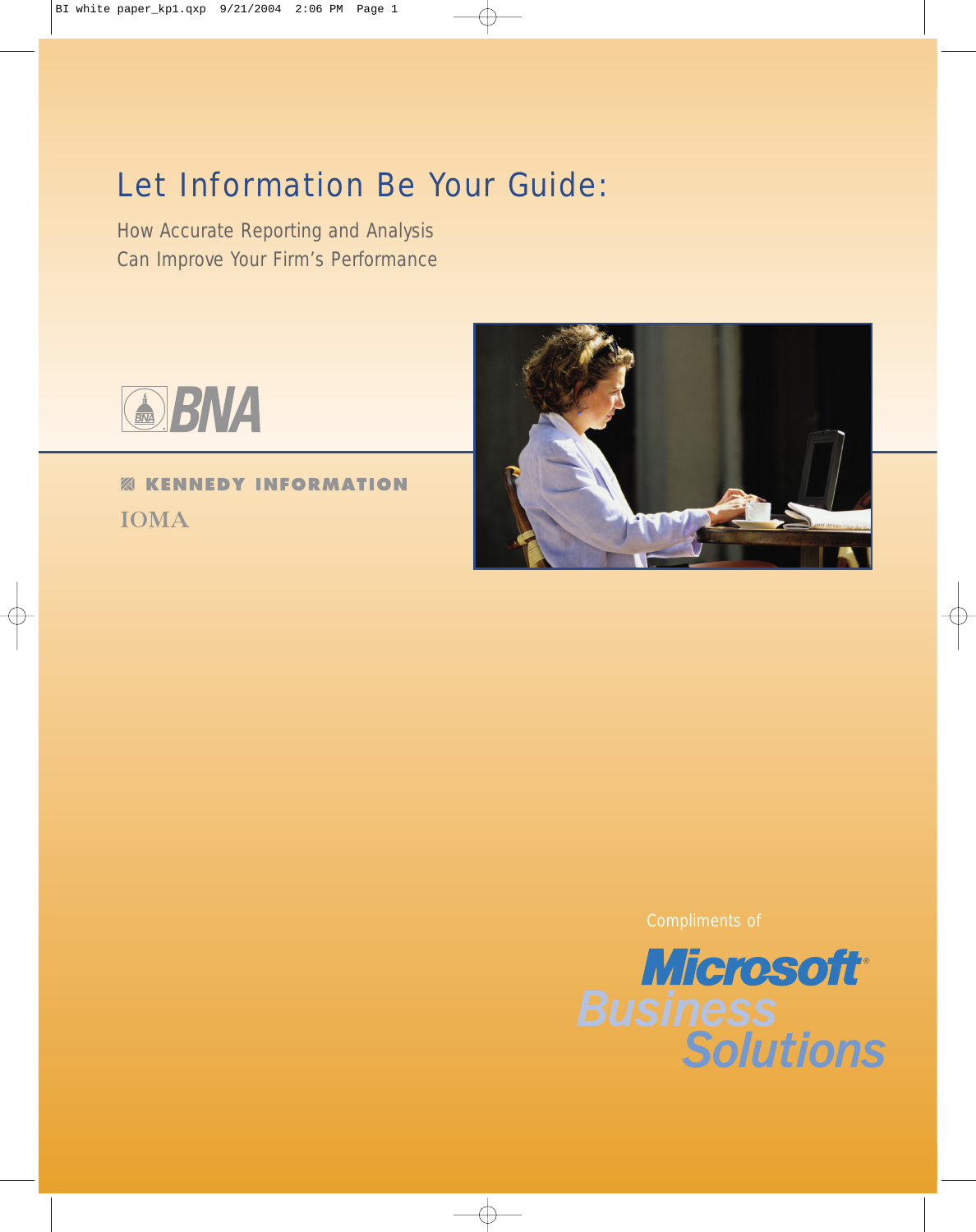## Table of Contents

| Why Haven't I Heard of BI All Album Album Album Album Album Album Album Album Album Album Album Album Album Al |
|----------------------------------------------------------------------------------------------------------------|
|                                                                                                                |
|                                                                                                                |
|                                                                                                                |
|                                                                                                                |
|                                                                                                                |
|                                                                                                                |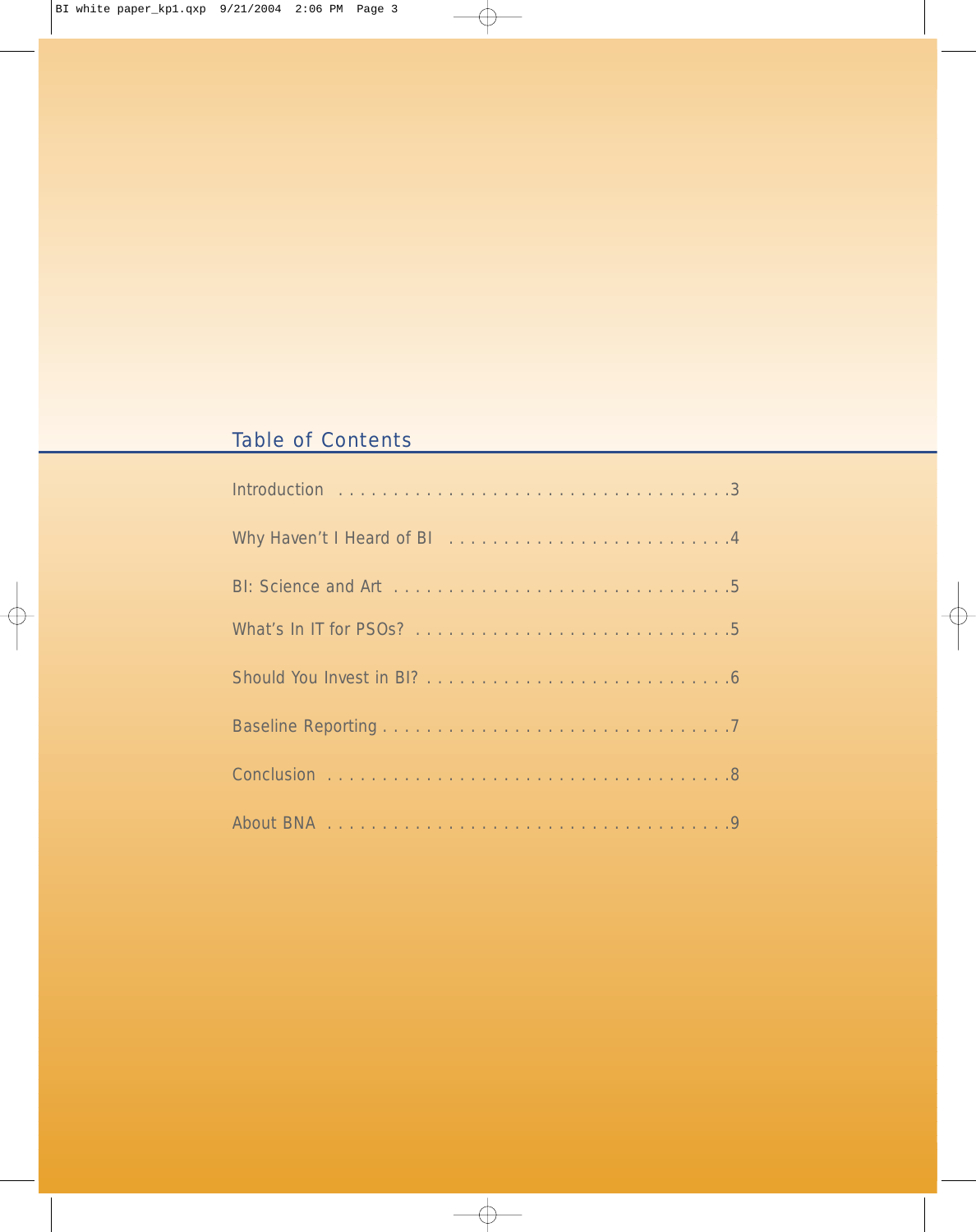#### Introduction

### Let Information Be Your Guide: How Accurate Reporting and Analysis Can Improve Your Firm's Performance

#### Compliments of **Microsoft**

We've all been there before. Sitting in front of a PC, you type in one or more key words to initiate an Internet search for some analysis you are doing, and in an instant 1,687,439 hits are returned. You scan through the first several pages of returns, drilling down here and there. Then you glance at your watch. It's been 30 minutes and you are no closer to understanding the problem at hand.

It's no different in countless situations for owners and partners of small and midsized professional services organizations (PSO) trying to gain visibility into their company's operational and financial performance. Data is not the problem – there's lots of data. But which data will provide the insights you require? And how can you get at it? How much time must you spend building reports from scratch? And, almost as frustrating, how long do you spend taking bits and pieces of current company management reports to get at what's most important to you?

The challenge? To build a universally understood and accepted system that provides the right data in the right way to help people across the firm make good decisions. Much work has been done over the last decade to address these critically important shortfalls in management reporting. These types of systems have been called many things by differnet people. For the purposes of this paper we will use the term business intelligence (BI) to describe the art and science of capturing data to provide business advantage to the firm. But what is it exactly and how does it work? Why should professional service organizations be interested and what are the best practices around implementing and using BI? In this paper we answer those questions by equipping you with the knowledge to get your arms around business intelligence and to stop wasting your valuable time searching for decision support data.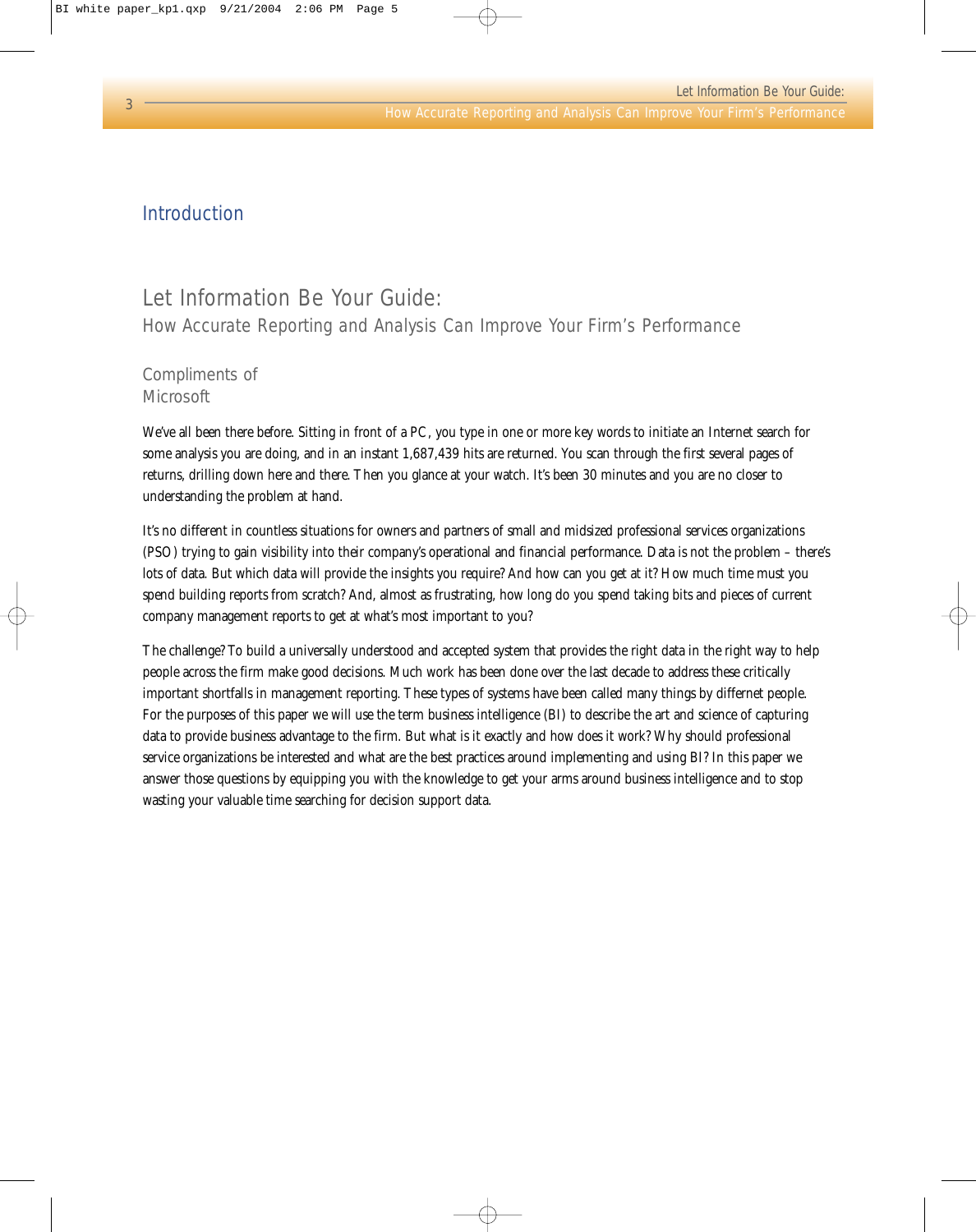Why Haven't I Heard of BI?

The term "business intelligence" (BI) was coined in the early 1990s. For the most part, however, the term has been limited in its use to the vendor community and to those who follow the technical side of data management. The need for BI, however, has been part of the business landscape for years, developed in step with the proliferation of data generated so easily these days.

So perhaps we should start with a simple definition. *BI is a comprehensive way of capturing data to support decision making across the organization.* Correctly designed and built, a BI system can provide the tools necessary to facilitate analysis and decision making at all levels of the organization and across functions. In this sense, it is not a technology tool per se but rather is meant for nontechnical people within the firm to harness data in such a way as to help them make decisions.

Figure 1 shows conceptually how BI takes disparate data generated throughout the organization and places it in a value-adding report structure. This report structure ranges from high-level, big picture, enterprise reporting to very detailed statistical analysis.1 Cut functionally, BI spans the organization from finance to human resources, from line manager to product specialist. Consequently, a properly conceived and developed BI system provides great flexibility for its users.

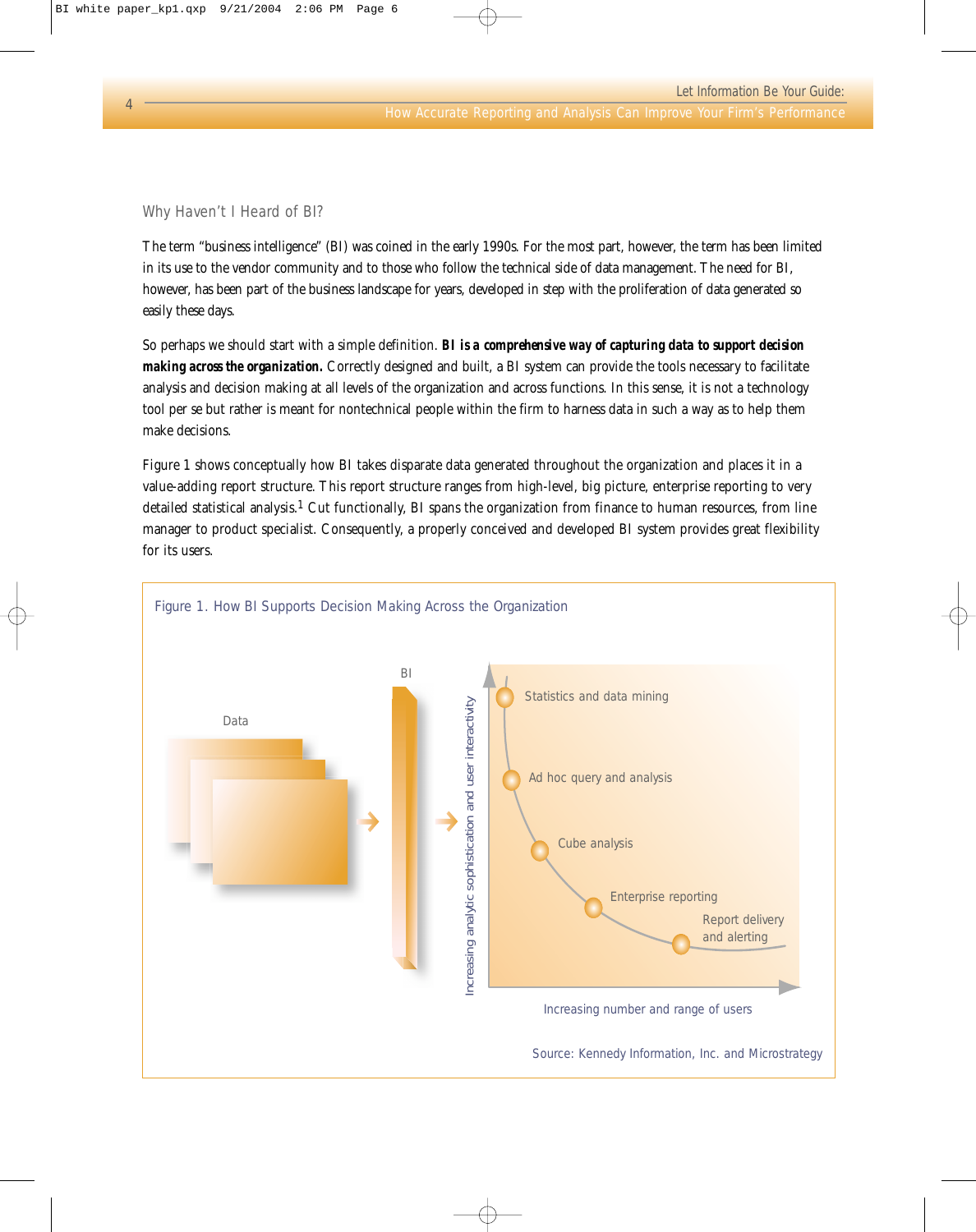#### BI: The Science and the Art

Armed with high-value data with which to make practical business decisions, the firm may be smart to remind itself, "Be careful of what you wish for, as you might get it." There are clearly two sides of BI to address. On the one hand, acquisition of meaningful data in a report format that is easy to use and widely accessible is largely *a technical challenge*. There are software solutions from large multinational software vendors and smaller niche players alike. Additionally, very small PSOs may decide to create a homegrown BI system whose investment is commensurate with firm size.

Implementing a BI system should not be seen simply in the context of technology, however. It takes high levels of *senior management commitment* and a disciplined approach to make it work. Moreover, the organization must make the investment in time and effort to determine *what is important to measure* and *what kinds of behaviors it wants to encourage*. BI helps people make informed decisions; the firm must be clear on what its strategic objectives are so that decision making is aligned with that strategy.

#### How the Right Data Helps Herd Cats

Knowledgeable managing partners are aware that the strategic use of data is critical to bringing about change in PSOs. Capable leaders measure everything related to the kind of behaviors they want to promote. What gets measured gets done, goes the adage. For example, if you want the accountants (or lawyers, or consultants) in your firm to get their bills out faster, measure in real dollars what it costs the firm when they submit late bills. Or if you want to reduce writeoffs, show the impact on firm income of matters that yield high realization and those that result in constant write-offs. Leaders must also quantify the costs of bad time keeping, inadequate associate feedback, and dissatisfied clients, among other metrics. According to James Durham of the Law Firm Development Group, 2 "To guess is cheap, but to guess wrong is expensive. If you want results, you must gather data, communicate the findings, create accountability, and develop reward structures to support the desired goals."

For instance, ask 10 partners for their opinions on measuring either individual or practice group profitability and you'll get a range of passionate responses. Some owners see that kind of analysis as crucial to the success of their firm. Others contend that the analysis furthers an eat-what-you-kill mentality and pits partner against partner, since big business generators are given "evidence" to strengthen their positions of power and influence within the firm. If the firm's values are built around total firm performance, such profitability analysis may focus too much on individual partner performance.

#### What's In It for PSOs?

BI sounds great. But you say to yourself that there may be considerable investment in time and effort. Furthermore, your firm isn't overly complicated anyway. As a PSO, you keep a close eye on the productivity of your people and the overall profitability of the firm.

However, recall how we defined BI: a comprehensive way of capturing data to support decision making across the organization. Put another way, BI helps everyone make decisions that support the strategic and tactical initiatives of the firm. There are forces at work — which you are undoubtedly feeling — that make arming everyone across the firm with improved performance data quite a compelling prospect.

#### **Consider these trends affecting most PSOs:**

• Engagements are getting smaller. Clients, particularly those working with consultants, have been very careful with spending money on what might be considered discretionary activities. Large IT projects are now being broken down into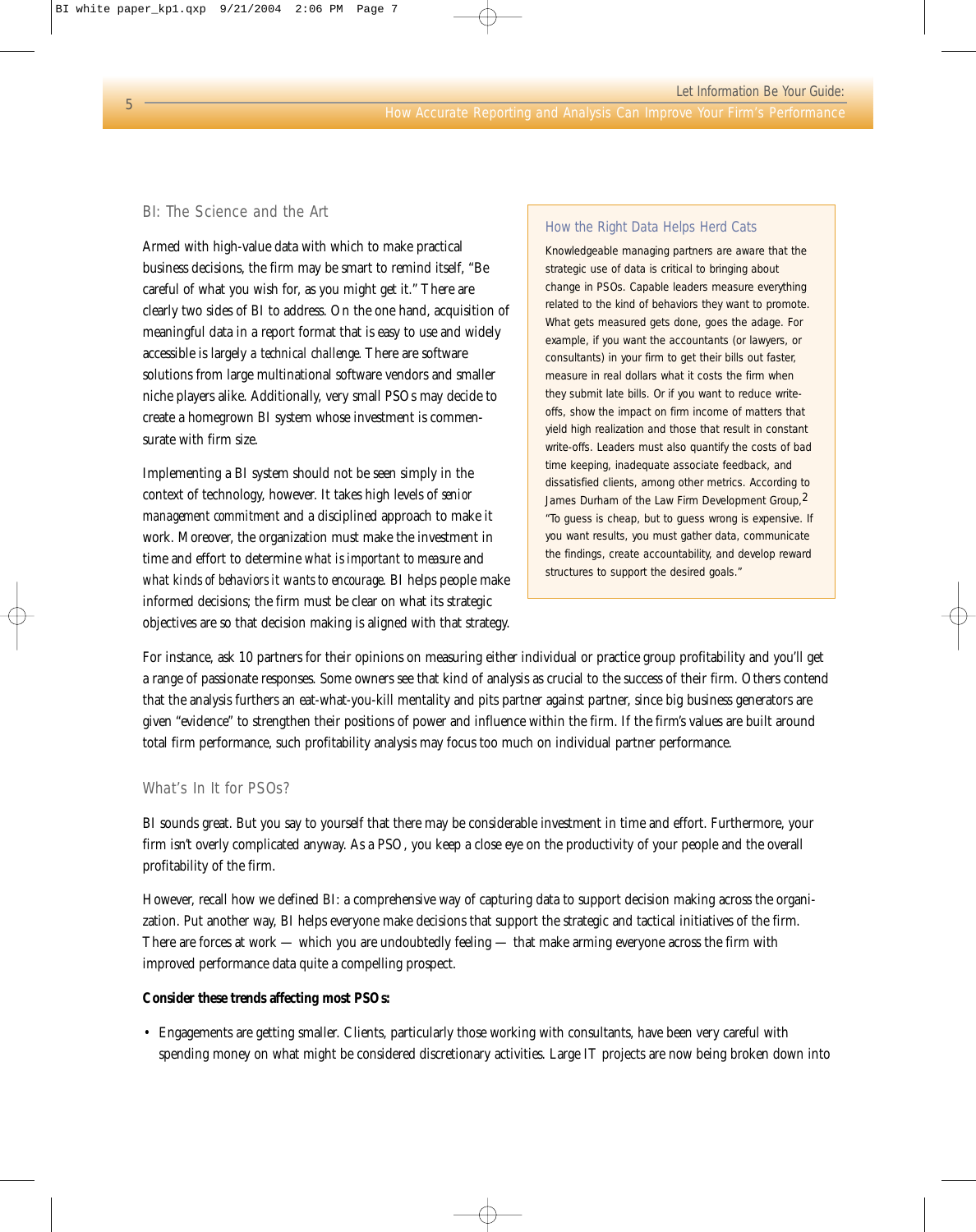phases, with follow-on work being given the green light only after earlier phases have shown expected returns on investment. Consequently, PSOs have been working on more projects just to stay in place. Those who have been able to grow top line revenues have done it by running faster than ever before. This has increased complexity in managing projects, billing and collections (cash flow), and financial accounting.

- As a result, revenue per account has shrunk, forcing most PSOs to manage a larger portfolio of clients. Customer relationship management (CRM) tools are an effective way to deal with this added complexity, but unless they become a part of a comprehensive BI system, their full benefit may not be realized.
- With the slowdown has come intense competition from other PSOs. In the soft economy experienced over the last several years, there have been fewer transactions driven by mergers, acquisitions, intellectual property derived from new product introductions, etc. Whereas work seemed to just walk in the door prior to 2000, it now comes only with concerted marketing, branding and selling efforts. This has added additional layers of nonbillable activities to already busy schedules. The success of these kinds of activities is very hard to measure without high value, continuous streams of performance data.
- Competition has also put downward pressure on fees, which directly affects margins. Without tight operational management of resources and cost management of the firm's fixed and variable costs, margins — and partner pay suffer. Owner/partners need much better visibility into both operational (utilization, realized rates, etc.) and financial (revenues, expenses, cash flow, etc.) performance at the individual, practice, and firm levels, in order to compensate for such fee pressure.
- Much larger organizations can support separate overhead positions devoted to the firm's marketing, selling and, in some cases, management activities. However, for small and midsized businesses, billable professionals typically do this work. We all know how more and more responsibility has been packed into the owners' or partners' week, all while utilization expectations have remained steady or have even been raised. There is no time to hunt for data that helps you make the right business decisions. It needs to be available in real time and presented in a way that is immediately useful.
- Last, PSO organizations have become more complex. In response to client preferences, many PSOs now have broken out service delivery into specialty practice areas. Most prominent has been the move to organize around client industries. In addition, many small and midsized PSOs have multiple offices, sometimes in geographically diverse locations. Responsibility is often — and correctly — put in the hands of practice leaders and office leaders. Consequently, the firm is no longer viewed as some amorphous entity but rather a bundle of key responsibility areas that must be tightly managed and integrated.

For these reasons, PSOs, particularly small and midsized firms, should look at how BI systems can lift the burden of managing increasingly complex organizations in a very competitive environment.

#### Should You Invest in BI?

Efficiency, profitability, strategic planning, partner harmony, and a range of other factors may be inhibited by a lack of useful financial and operational data. Even when the data exists (and quite often it does) the inability to access it or to see it in a way that supports decision making creates the same limitations.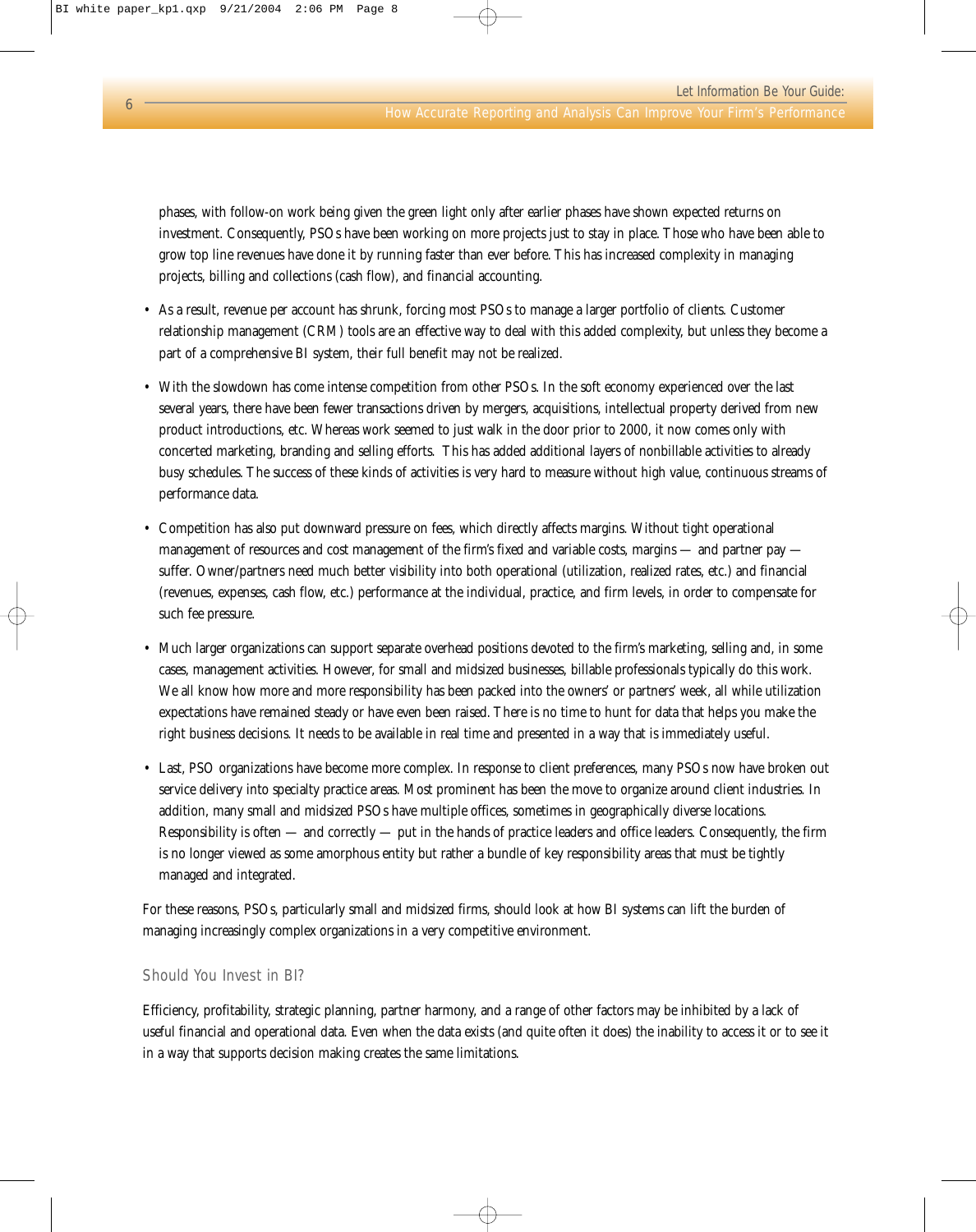According to BNA research, partners continue to confide that they want to receive financial information:

- Earlier
- In a manner that isn't too aggregated, detailed, distorted, or irrelevant to their everyday decision making
- Expressed in understandable accounting terms
- Structured around real performance and areas of vulnerability
- Focused on problem solving
- Showing all increases or decreases in the firm's "value"

In short, they want financial information presented in a manner that enhances their management insight. If your reporting system is not meeting these basic needs, you should consider the impact that further investments in BI would make.

Not sure how to proceed in order to determine where the deficiencies lie and what to do about them? Try these practical steps:

- **Survey** all those who receive financial and operational reports on what information and data they think is most relevant. Ask what use they make (or would like to make) of the information, what decisions they believe should be predicated on the data that is distributed, the objectives of the information, and, especially, which areas of the current reports they find obscure, misleading, confusing, or incomplete.
- **Involve** the appropriate partners, administrative staff, and outside professionals in any changes from beginning to end. For most PSOs, the best way to do this is to form a committee of users. Remember, BI is not for the benefit of the IT staff; this is about getting the right information to partners/owners and other nontechnical decision makers throughout the organization. And remember to provide complete updates frequently to all concerned parties.
- **Consider** the value of creating parallel reports whenever appropriate or helpful. IRS, bank, and other outside requirements must be met, but don't let other constituencies dictate how you distribute information in-house. For instance, consider, redesigning your internal reports to help partners monitor actuals against budgets, projections, prior periods, and so on. The design should make relevant information quickly comprehensible, yet not watered down by generalities.

#### Baseline Reporting

Once you decide that a holistic approach to reporting is warranted, PSOs should think about what types of output the BI system should cover at a minimum.3 It can and should be used as a:

- Basis for evaluating the productivity of individuals and practice groups by billable and non-billable time
- Marketing and decision-making tool
- Helpful analytic check on the breakdown of revenues (billed and collected) by client, individual, practice group, matter type (in the case of attorneys), and the like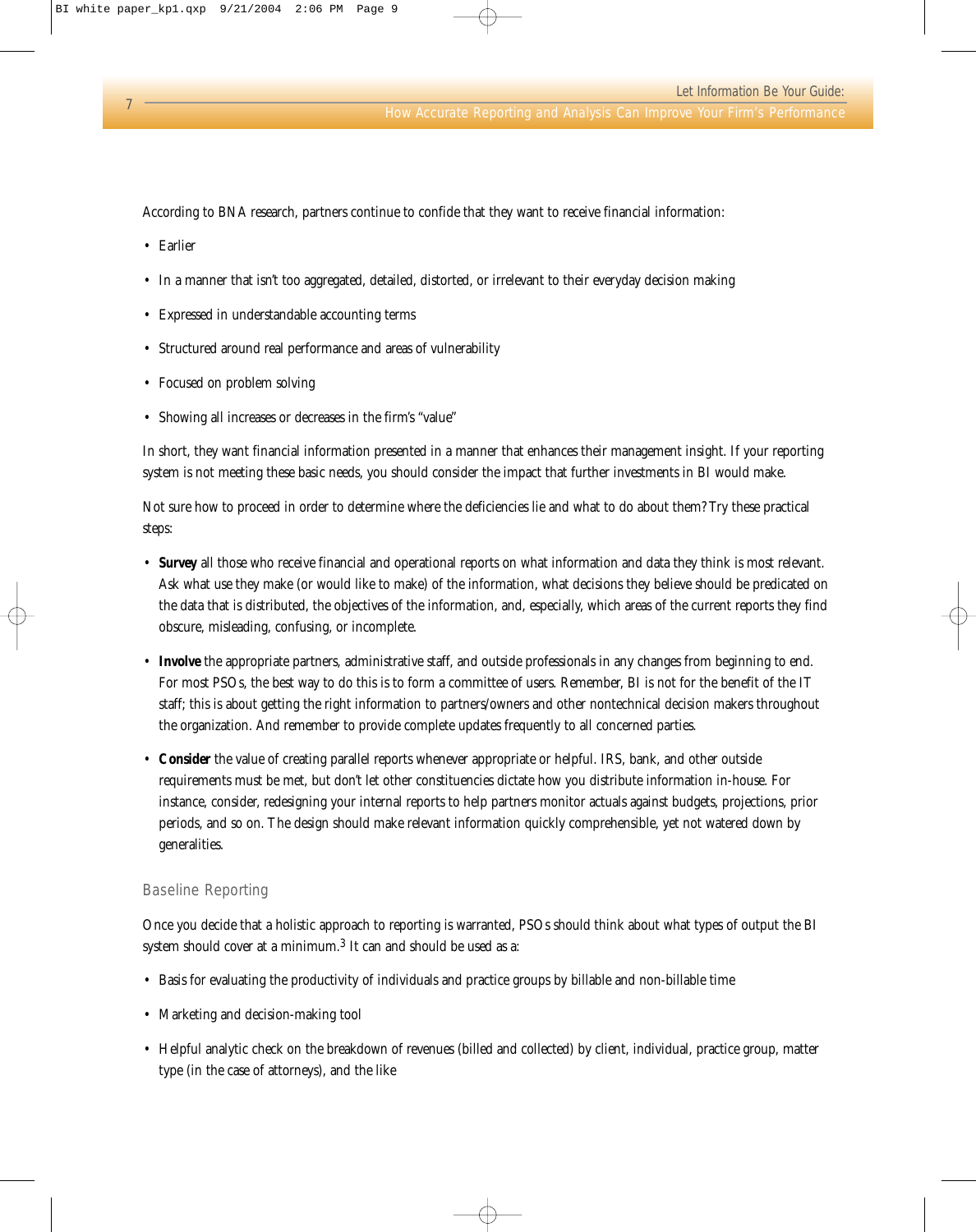- Snapshot of receivables by age and realization rates by billing partner, department, client, etc.
- Ready means to determine the firm's liquidity and cash status, including highlights of future needs or potential shortfalls as well as the historical source and application of funds
- Source of insight on firm borrowings and liabilities
- Indicator of accrued increases or decreases in worth not reflected in realizable financial terms, such as probable value of unbilled work or work in process, value billings, etc.
- Check on actual costs and expenses, highlighting trends and important variances from budgeted or historical figures
- Quick view of changes in key ratios and rankings
- Source of data on partner distribution status and forecasts
- Resource for education and motivation so that all partners can contribute more to the firm as required.

#### Conclusion

BI is a powerful approach to harnessing the wide-ranging data that the typical professional services organization is capable of producing. Building a strong BI system has been made easier with the availability of software written for this purpose and a growing body of BI expertise in the consulting and vendor communities. Rather than concentrating solely on the technological challenges of developing BI, however, savvy firms start with the end in mind. By first identifying the financial and operational measures that most closely align with firm strategy, capturing and massaging data into clear, actionable reports is made easier. Thus, implementing a BI system is as much art as it is science. Good data drives good decisions. The behaviors that are most desirable must be the ones the BI system supports. For small and midsized professional services businesses looking to achieve greater leverage of their billable time, an appropriately funded BI system may serve as a great investment toward achieving greater performance and improved profitability.